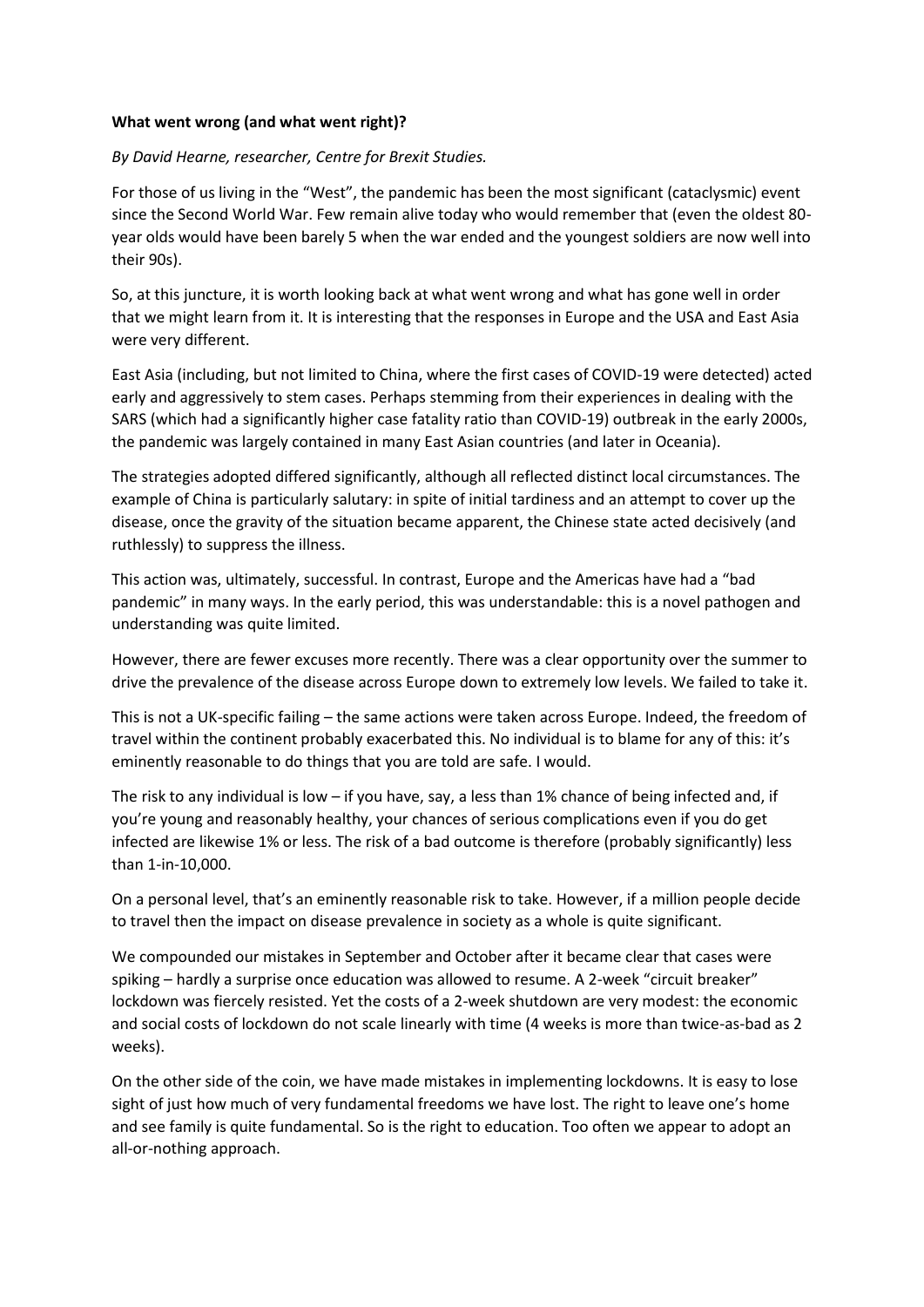Given the abundant evidence that outdoor transmission risks are low unless in close proximity or an extremely crowded environment, restrictions on this have been excessive. The risks of driving to a beauty spot and enjoying a picnic away well away from others are infinitesimal. To criminalise such activity seems an extreme and pointless restriction on basic liberties.

Similarly, it is hard to justify some of the restrictions on the right to be around loved ones in hospital (for example during labour). Education, too, has not been given the priority it should have. It is very hard to justify opening vast swathes of non-essential activities when some educational activities remain highly restricted. Moreover, had the November partial lockdown been extended through December (given that non-essential retail and hospitality was closed for over 3 months from January anyway), we might have greatly reduced the length of time that in-person educational settings have remained closed.

So, what went right? Well, the scientific community – and its backers in both the state and private sectors – have been devastatingly successful. The virus was sequenced and highly effective vaccines were developed in record time. Treatments are gradually becoming available.

From a standing start, we've created an astonishing architecture to test for the disease. The UK was a laggard in this respect, which contributed to our failure to identify the disease as it was spreading in the community during the "first wave". Today, the capacity exists to test hundreds of thousands of people every day (excluding so-called "lateral flow" tests). Regardless of the politics, that's a remarkable achievement.

Similarly, the mass-production of vaccines is being scaled up in an extraordinary manner: over one billion doses have already been produced and the number is now increasing very rapidly. More locally, it is clear that vaccine procurement has been a success in the UK and the logistical arrangements associated with vaccinating vast numbers have been impressive.

A small number of countries – including the UK and Denmark – have also been very successful in tracking genetic changes in the virus. These have grown in prominence as new variants have emerged that are highly transmissible and are beginning to evade immune response.

Unfortunately, it appears probable that we are making many of our earlier mistakes a second time around. In particular, several variants of the SARS-CoV2 virus have emerged which are able to partially evade immune responses (whether through prior infection or from vaccination).

This does not mean that vaccines will ineffective. It is hoped that they will substantially attenuate disease severity in those affected. However, a simple example demonstrates the challenge for society at large.

Imagine a population that has never been exposed to the virus with a lifestyle akin to that we enjoyed during February 2020. At the time it was estimated that each individual would infect around 3 other people. However, since then new variants have become prevalent that are more infectious, so let us round that number up to 5.

Now, if 4% of all those infected require some kind of hospital treatment – probably a conservative number – it's easy to see how the health service would be overwhelmed. In a population the size of the UK that would mean almost 2.7 million people needing hospital care.

A vaccine that prevents over 95% of hospitalisations (for example) would substantially ease the pressure on the health service, reducing the total number of admissions to about 135,000. For context, the NHS has treated over 460,000 people for COVID-19 so far during the pandemic.